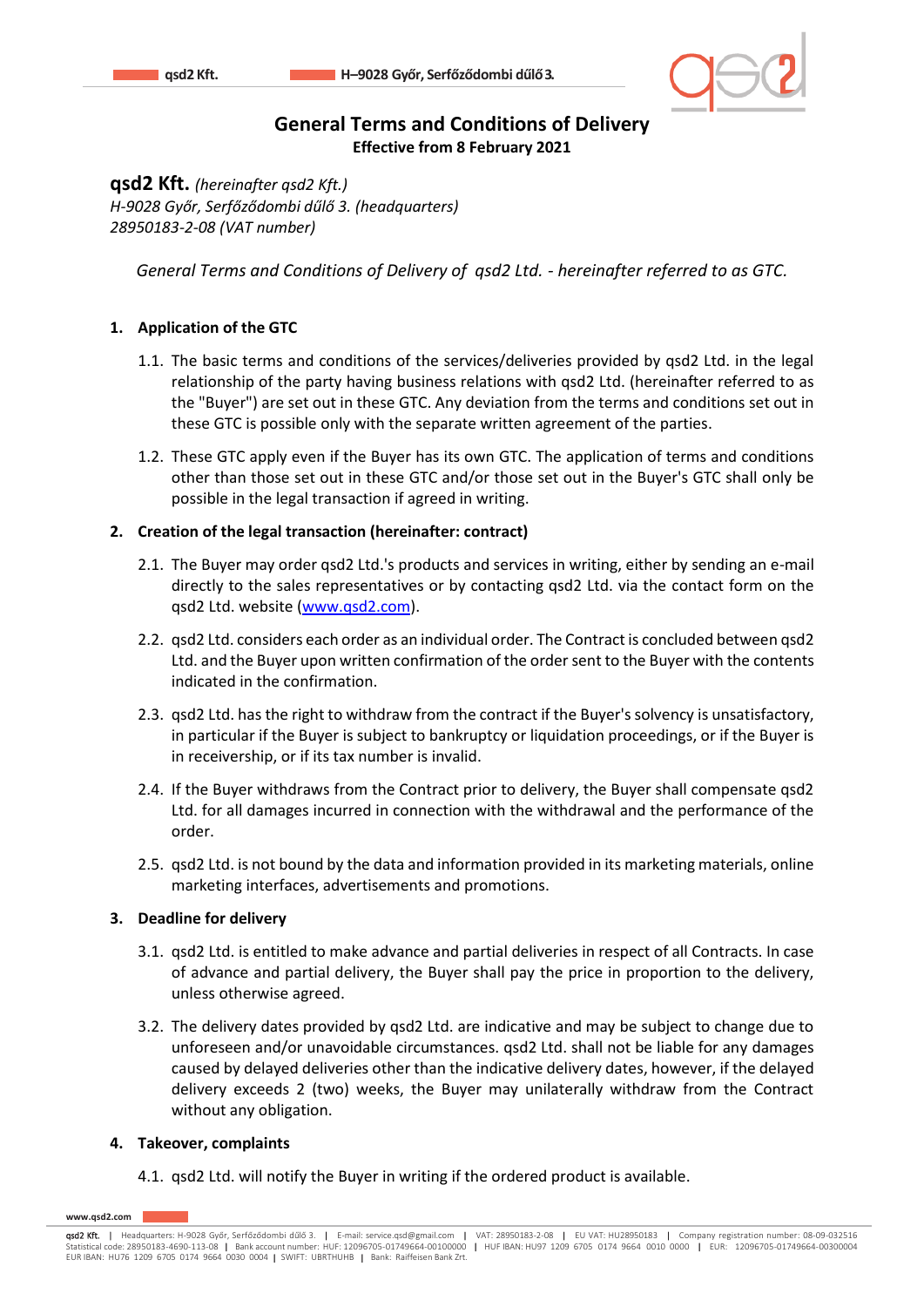

- 4.2. The Buyer must take delivery of the goods within 3 working days of the notification. The Buyer shall be liable for any damage caused by delay in taking delivery of the goods.
- 4.3. The handover shall take place at the respective headquarters or official warehouse of qsd2 Ltd. or at a place designated by the Buyer, as agreed in advance.
- 4.4. The Buyer shall be obliged to notify the Seller of any quality and quantity defects detected by visual inspection at the time of taking over the goods. The Buyer shall be obliged to make an itemised reconciliation on the basis of the items on the transport documents and the invoice issued to him. The Buyer shall acknowledge receipt of the goods invoiced to him in full by signing the transport documents, provided that the Buyer does not record any objections on the transport documents. If the Buyer has taken delivery of the delivered Products without having carried out a qualitative and quantitative check on the spot and without having recorded any objections/revisions on the transport documents, the Buyer shall not be entitled to any further claims regarding quantity and quality, except in the case of defects in the Products which are not visible and/or hidden by visual inspection.

The Buyer shall duly record (facts, date, signature, etc.) any qualitative and quantitative complaints/questions that can be established by visual inspection at the time of acceptance of the delivery on the transport documents (CMR). If the Buyer fails to comply with this obligation, he shall not be entitled to compensation for any damage resulting from the delivery.

The Buyer has 7 working days from the date of delivery to lodge a claim for defects that are not visible or hidden at the time of delivery.

qsd2 Ltd. will make available on its website a so-called "Complaint Form", which the Buyer can use to report his/her objections. In addition, the Buyer has the right to submit a complaint via the contact form on the website or by sending an e-mail directly.

- 4.5. The Buyer may submit a quality complaint about the product within the statutory warranty period applicable to the product. qsd2 Ltd. is subject to the warranty obligation according to the legislation in force in the country where it is established. In the event of processing, modification or use of the product other than for its intended purpose, qsd2 Kft. shall not be under any warranty obligation in respect of the product.
- 4.6. The Buyer shall be obliged to take delivery of the product and pay the purchase price if the product has a defect that cannot be considered significant and does not prevent the product from being used as intended.
- 4.7. All risk of damage to the Product shall pass to the Buyer after the transfer of the Product.
- 4.8. qsd2 Ltd. has the right to send a substitute product instead of the ordered product, which must not differ from the ordered product in its function, quality and fitness for purpose.

#### **5. Terms of payment**

- 5.1. Prices found on marketing materials, marketing surfaces, advertising and advertisements are indicative, do not constitute an offer price and do not bind qsd2 Ltd. qsd2 Ltd. excludes a binding offer.
- 5.2. The quotations given by qsd2 Ltd. are valid for 45 days from the date of issue, unless qsd2 Ltd. provides otherwise. The price stated in the order confirmation shall always be the valid price plus the corresponding VAT. If the price does not include VAT, the price shall in all cases be deemed to be the net price.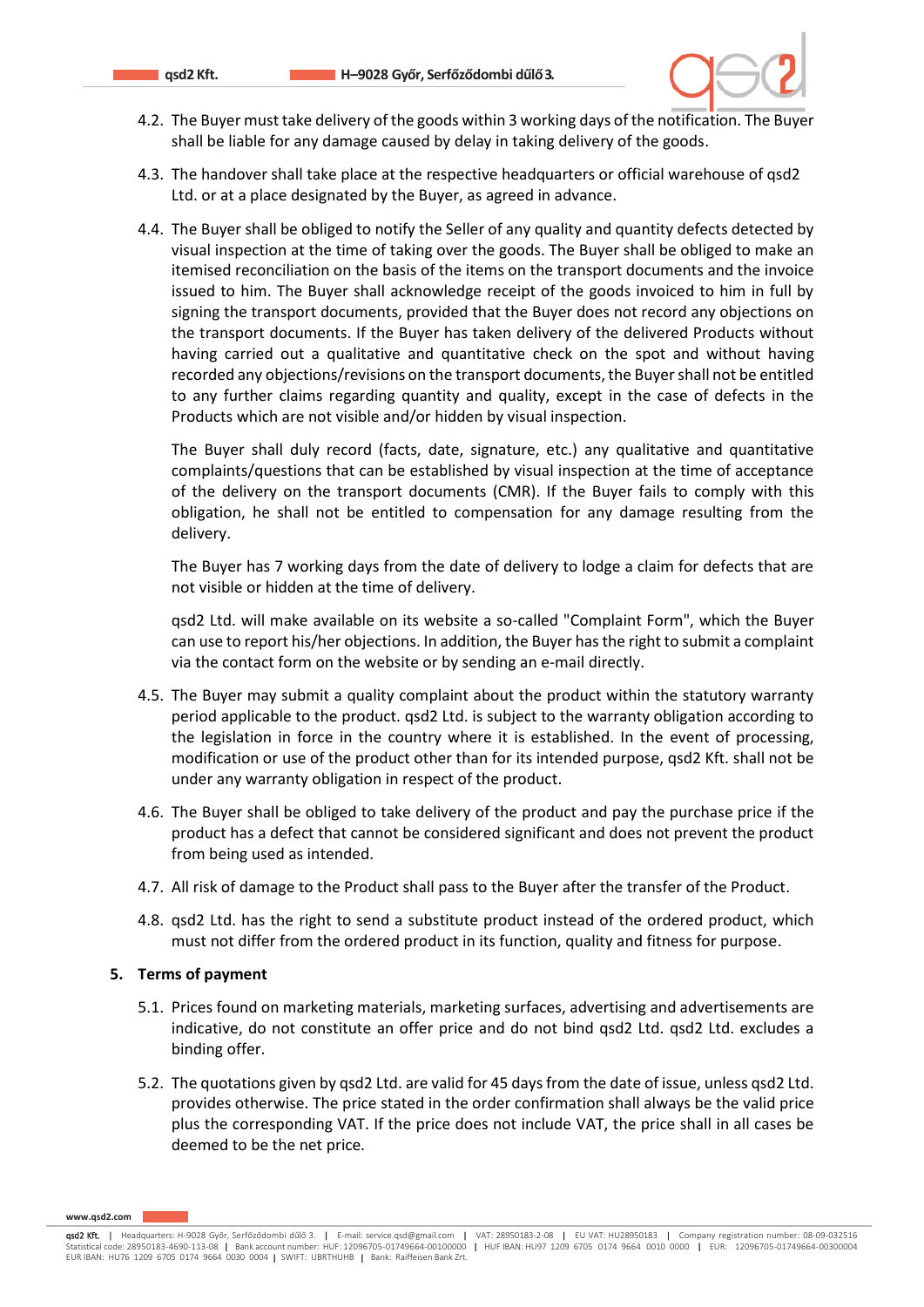

In all cases, the delivery costs shall be borne by the Buyer, unless otherwise agreed.

- 5.3. qsd2 Ltd. is entitled to unilaterally increase the price already fixed in the Contract if the supplier of qsd2 Ltd. has increased the purchase price by more than 5% or if due to circumstances not known to qsd2 Ltd. at the time of the conclusion of the Contract, qsd2 Ltd. has increased the cost of the product by 10%. qsd2 Ltd. shall immediately notify the Buyer of the price increase.
- 5.4. The due date for payment of the invoice issued is the date of payment indicated on the invoice.

The method of settlement shall be the method of payment specified on the invoice.

An objection to a part of the invoice shall not exempt the Buyer from paying the part of the invoice not affected by the objection within the time limit. Unless otherwise agreed, qsd2 Ltd. is entitled to issue the invoice upon the performance of the goods or services. The invoice is deemed to be fulfilled when the full amount of the invoice is received in the bank account or in the house cash office of qsd2 Ltd.

- 5.5. Payment in instalments is only possible by agreement with qsd2 Kft.
- 5.6. In the event of late payment, the Buyer shall pay interest on arrears at the prevailing base rate of the central bank of the country of residence of qsd2 Kft. + 6 %.
- 5.7. If the Buyer breaches the terms of payment, qsd2 Ltd. shall be entitled to withdraw all previously granted payment discounts and at the same time qsd2 Ltd. shall be entitled to unilaterally change the deadline for the payment of financial claims still open under the favourable terms of payment to an immediate payment deadline. In the event of a breach of the terms of payment, qsd2 Ltd. is also entitled to unilaterally withdraw from the legal transaction and the Buyer is obliged to compensate any proven damage resulting from the withdrawal.
- 5.8. If the Buyer is also liable to pay interest and costs arising from the breach of the payment terms, qsd2 Ltd. shall first charge the amount received from the Buyer to the costs, then to the interest and then to the principal.
- 5.9. qsd2 Ltd. shall be entitled to bring an action against the Buyer before the competent court of law for a claim of up to EUR 5,000.00 under the "EUROPEAN SMALL CLAIMS PROCEDURE" pursuant to Regulation (EC) No 861/2007 of the European Parliament and of the Council. In addition, qsd2 Ltd. is entitled to initiate an "Order for Payment Procedure" under the legislation in force in the country where it is established.

#### **6. Retention of ownership**

- 6.1. Ownership of the Product shall remain with qsd2 Ltd. until the consideration for the Product has been paid in full by the Buyer.
- 6.2. If the Buyer is 60 days in arrears with the payment of the product, qsd2 Ltd. is entitled to take back possession of the product and resell it on the basis of its ownership rights. The Buyer shall bear all legal and damage consequences of this.

#### **7. Packaging, pallets**

7.1. qsd2 Ltd. sells its products using the most appropriate packaging material in order to ensure their transportability and quality. The products are delivered on pallets. The cost of packaging materials and pallets and the cost of packaging shall always be included in the quotation and order confirmation.